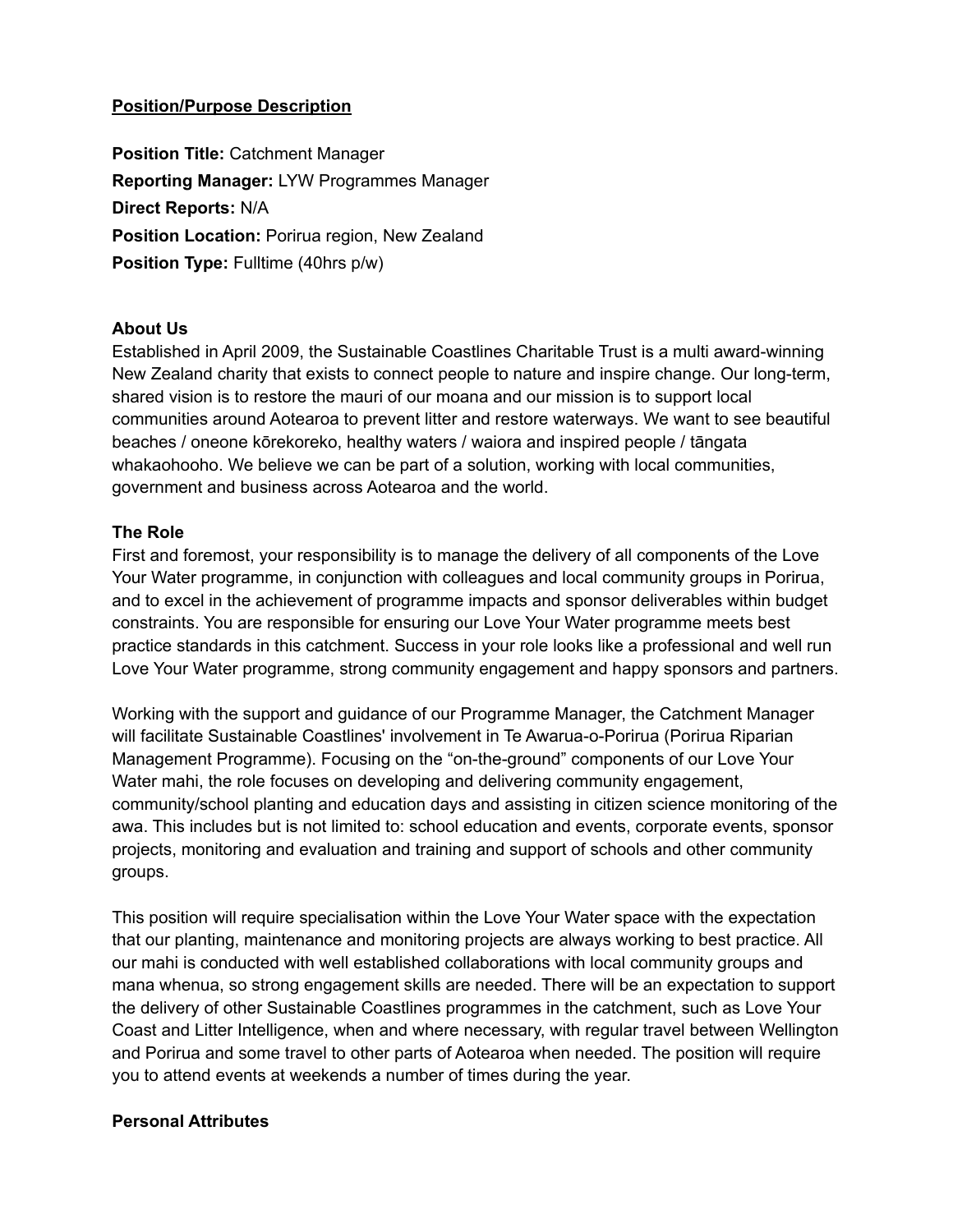- Creativity and strong problem-solving skills with the ability to think on your feet.
- A growth mindset and a commitment to learning.
- Level headedness and a good sense of organisation.
- A commitment to the mission, vision and values of Sustainable Coastlines and a strong connection to the ocean.
- An enthusiastic interpersonal style that fosters great relationships with colleagues and external partners.
- Confidence in presenting and talking with large groups and building relationships with a range of stakeholders, including community groups and mana whenua.
- Ability and desire to travel domestically and be on the road on a regular basis.
- Initiative to manage workload remotely
- A commitment to communicating clearly and collaboratively on shared projects and events with close colleagues

## **Skills & Experience**

- Community engagement proficiency (at least 2 years experience), with a knack for building deep, lasting relationships.
- Industry experience and knowledge about community-led waterway restoration projects (at least 2 years).
- A good understanding of te ao māori and at least level 1 te reo competency.
- Ability to plan events and manage budgets, with a proven track record of successfully delivering and reporting on community projects within budget constraints.
- Strong written and verbal communication skills.
- Demonstrated experience in using digital tools for planning, reporting and communicating.
- Proven success in the planning, and/or delivery of educational activities and programmes.

## **Values Alignment**

Our core values at SC are:

- Respect indigenous wisdom We're better collaborators by increasing our understanding of Te Tiriti o Waitangi, tikanga, te reo, and te ao māori.
- Create the high five effect We motivate people through passion, fun, positivity and a sense of achievement.
- Together is better We're caring, collaborative, diverse and inclusive.
- Strive for brilliance We focus on high quality solutions with measurable impacts.

Come join our whanau to support communities to restore waterways and prevent litter. We need a passionate person who loves our waterways and coastlines, and cares about the communities around them. Being familiar with te ao and te reo would definitely be a plus. If you want to work in an exciting, inclusive, fast-paced non-profit, then we'd love to hear from you.

## **How to Apply**